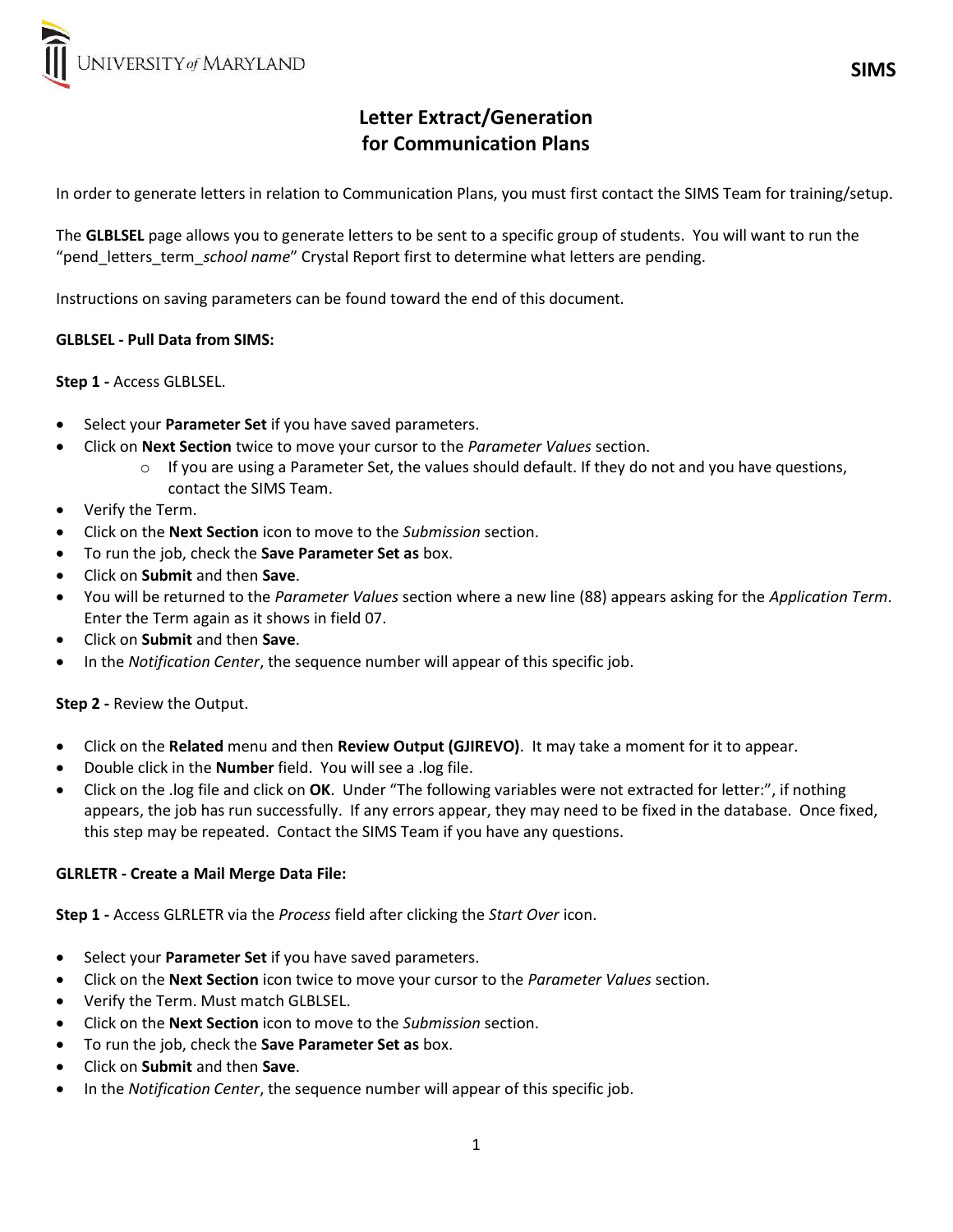

# Step 2 - Review the Output.

- Click on the Related menu and then Review Output (GJIREVO). It may take a moment for it to appear.
- Double click in the **Number** field. You should see three files: a *.loq* file, a *.lis* file and a *.doc* file.

# .log file

 Look for the message "Run Sequence Number….. :glrletr completed successfully". If you do not see it, contact the SIMS Team.

# .lis file

This is a report of people who got a letter.

.doc file

This is the mail merge data file.

- Click on the Tools menu and select Show Document (Save and Print File). Click "yes" to showing the file in a browser. In the new window that opens, select File: Save as and save the file as "GLRLETR.doc" to your C/:Temp folder (My Computer > C/:Drive > TEMP folder).
- Run the mail merge in Microsoft Word. This must be done before running another letter.

# Setting Parameters

If parameters need to be set or updated, click on Next Section twice to move your cursor to the Parameter Values section. Using the search icon next to Values, you can select a value when appropriate.

# For GLBLSEL – Pulling Data from SIMS:

| 01 | <b>ADMISSIONS or RECRUITING.</b>                                                                                                        |
|----|-----------------------------------------------------------------------------------------------------------------------------------------|
| 02 | Defaults to "Y".                                                                                                                        |
| 03 | Banner Letter Name.                                                                                                                     |
| 04 | Leave blank.                                                                                                                            |
| 05 | Leave blank.                                                                                                                            |
| 06 | Leave blank.                                                                                                                            |
| 07 | Term for which the letter is to be run.                                                                                                 |
| 08 | Leave blank.                                                                                                                            |
| 09 | Leave blank.                                                                                                                            |
| 10 | 1MA looks for the mailing address first, 2PR look for the permanent address. (To create 2<br>data entry lines for line 10, select Copy) |
| 11 | Defaults to "Y".                                                                                                                        |
| 12 | Leave blank.                                                                                                                            |